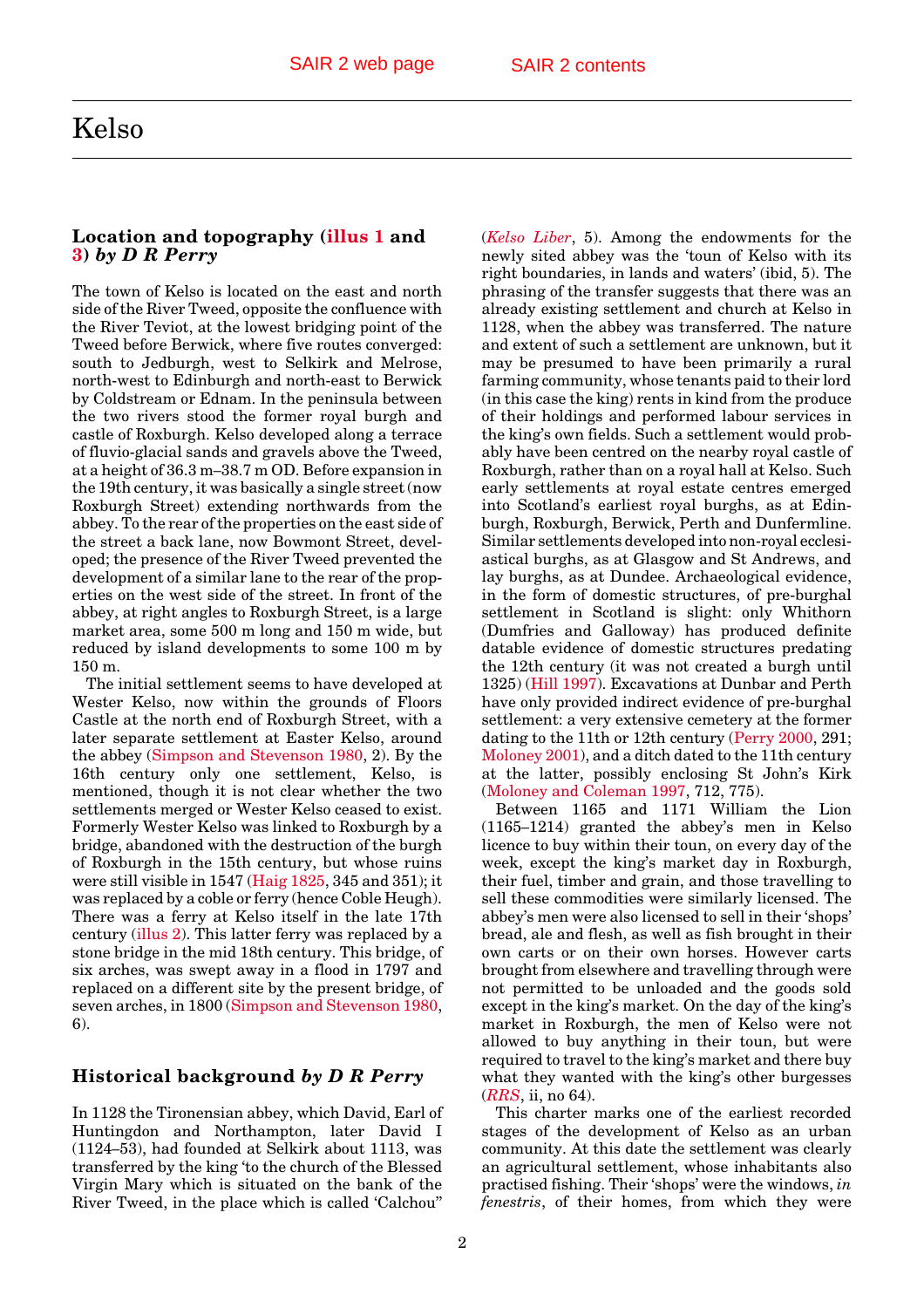<span id="page-1-0"></span>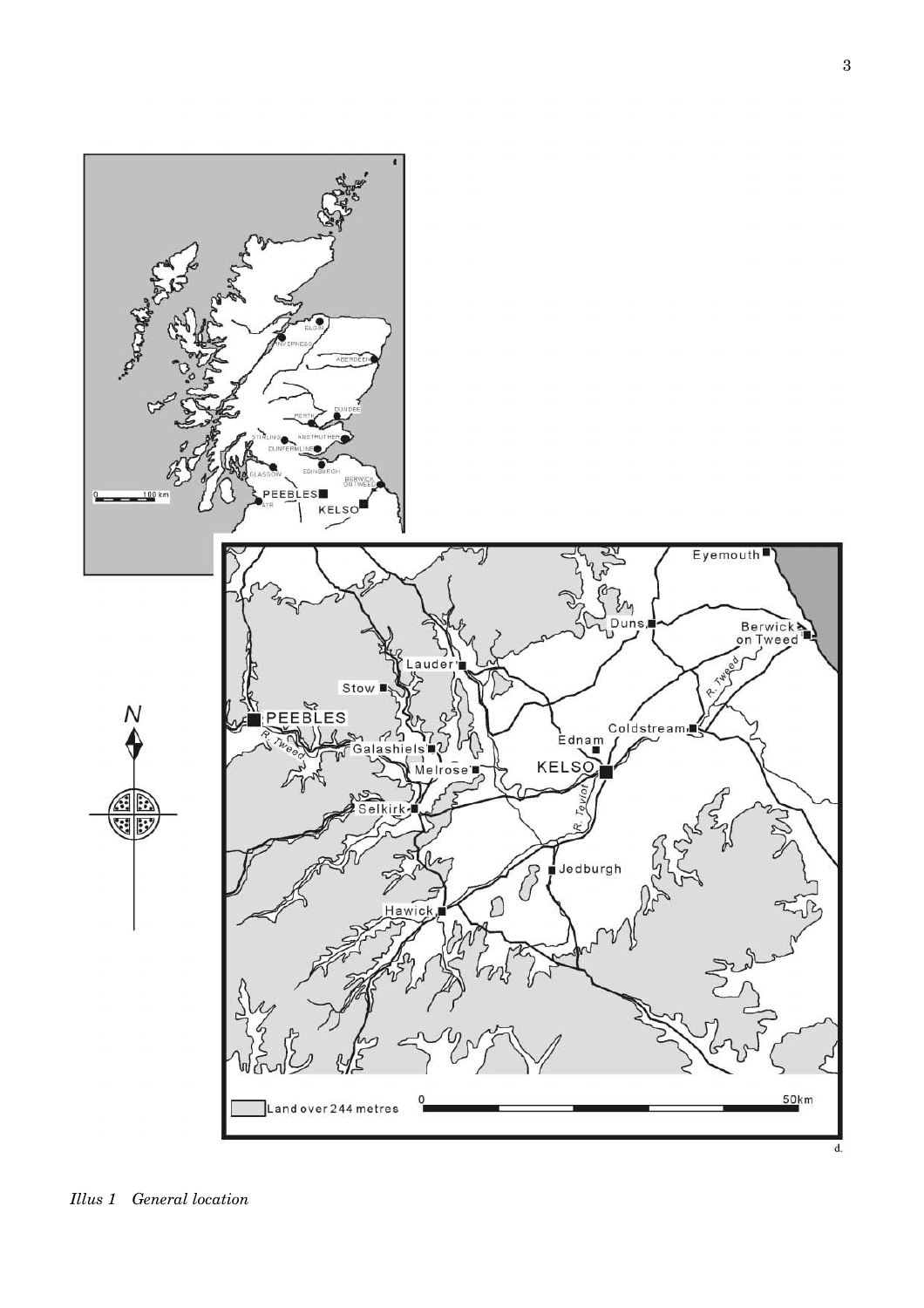<span id="page-2-0"></span>

*Illus 2 The Prospect of the Town of Kelso, from John Slezer, Theatrum Scotiae, 1693. (Reproduced by permission of the Trustees of the National Library of Scotland.)*

permitted to sell only their own agricultural or fishing produce, but no manufactured goods, except ale, which may have been home-produced. Strangers were similarly limited in what they could sell. These privileges granted to the inhabitants of Kelso were not to interfere with the trading privileges of the king's own burgh across the river at Roxburgh, whose market revenues belonged to the king. However the abbey was not granted a formal market in Kelso as the bishops of St Andrews, Brechin and Glasgow or Arbroath Abbey were granted markets for their towns (*RRS*, ii, nos 115, 190 and 197). Clearly the king was not wanting any competition to his own burgh at Roxburgh.

The original settlement of Kelso seems to have lain further west of the abbey than the present town, which developed beside the abbey. The abbey would have been founded at an isolated site, away from human habitation, so that the monks could have peace and quiet to carry out their devotions. By the end of the 13th century, there were two Kelsos: the burgh of Wester Kelso and the toun of Easter Kelso, the former held in feu-ferme from Kelso Abbey by the burgesses, the latter held by the abbey for its own use (*[Kelso Liber](#page-1-0)*, 349 and 470). At the latter was located the abbey mill, first mentioned between 1189 and 1195 (*RRS*, ii, no 317). The mill was situated on the Tweed to the west of the abbey, at the end of a weir across the river. It is not known who founded the burgh of Kelso or Wester Kelso, but it is recorded between 1237 and 1399 (*[Kelso Liber](#page-1-0)*, 285, 349 and 412). The excavations at Trench 3 at Wester Kelso reported on here have located it to the north-west of the abbey, near a former ferry crossing to Roxburgh at Coble Heugh. By the 16th century only one Kelso is mentioned in a description of the toun in 1517 (RCAMS 1956, 241) and in a rent roll of the abbey's property of c 1567 (*[Kelso Liber](#page-1-0)*, 489).

It is probable that Wester Kelso was abandoned as a settlement in the course of the wars with England. An English garrison held Roxburgh Castle until 1460, the castle being situated across the Tweed from the abbey. The royal burgh of Roxburgh also disappeared about this time. The abbey, and presumably the burgh and/or toun of Kelso, suffered frequently in the course of English raids in the 14th and 15th centuries and again in the 16th century.

From 1511 the abbey was held by a series of commendators, including James Stewart, illegitimate son of James V (1513–42), Francis Stewart, Earl of Bothwell, cousin of James VI (1567–1625), and Sir John Maitland of Thirlestane, chancellor and king's secretary [\(Cowan and Easson](#page-0-0) 1976, 68–9). In 1602 the abbey lands were granted as the